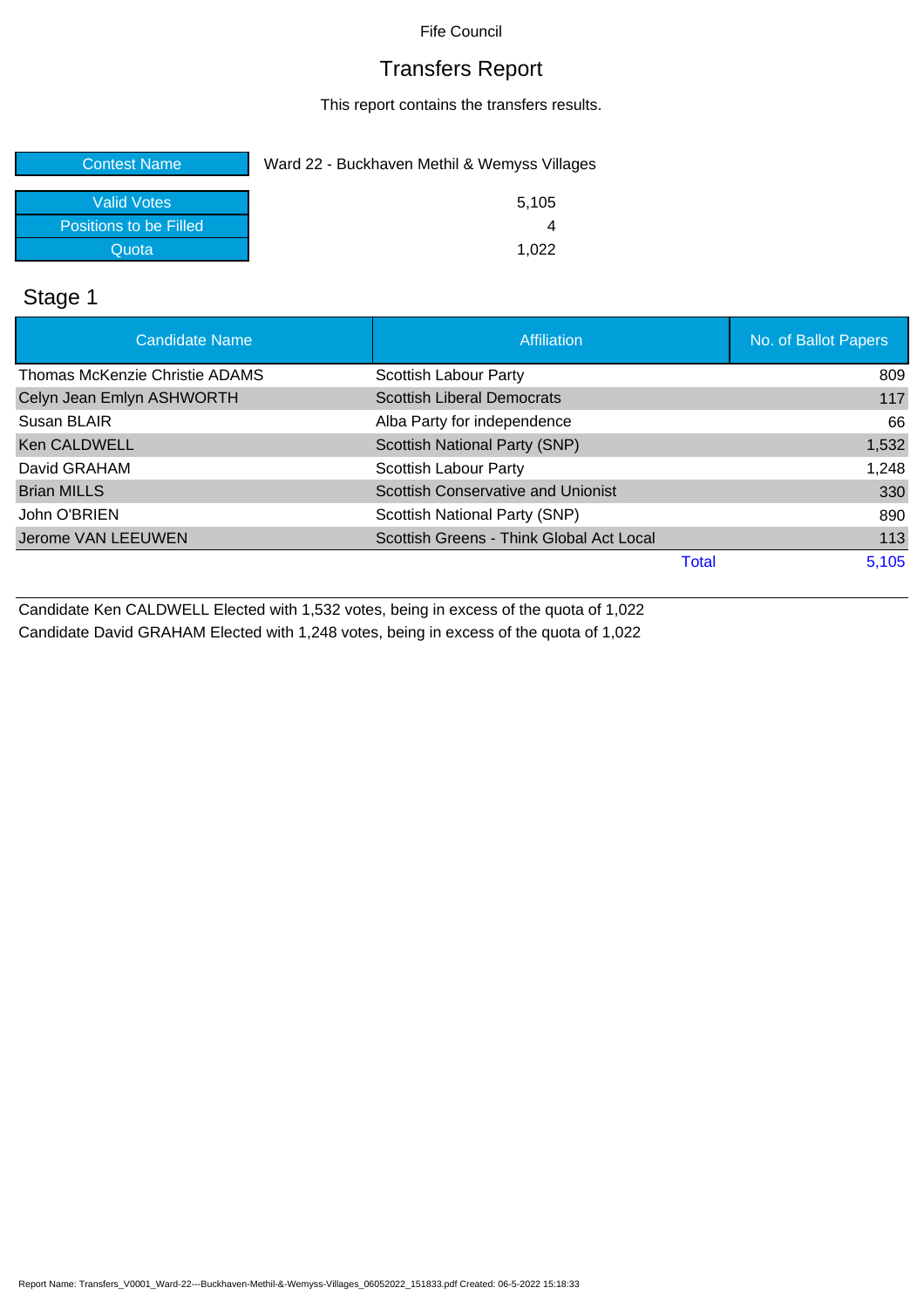# Transfers Report

This report contains the transfers results.

# Stage 2 - Surplus of Ken CALDWELL 510.00000

| <b>Action</b>                              | No. of Ballot<br><b>Papers</b> | <b>Transfer Value</b> | <b>Votes Transferred</b> |
|--------------------------------------------|--------------------------------|-----------------------|--------------------------|
| Transfer to Thomas McKenzie Christie ADAMS | 88                             | 0.33289               | 29.29432                 |
| Transfer to Celyn Jean Emlyn ASHWORTH      |                                | 0.33289               | 2.33023                  |
| <b>Transfer to Susan BLAIR</b>             | 29                             | 0.33289               | 9.65381                  |
| <b>Transfer to Brian MILLS</b>             | 10                             | 0.33289               | 3.32890                  |
| Transfer to John O'BRIEN                   | 1,254                          | 0.33289               | 417.44406                |
| Transfer to Jerome VAN LEEUWEN             | 33                             | 0.33289               | 10.98537                 |
| No further preference                      | 111                            | 0.33289               | 36.95079                 |
| Not transferred due to rounding            |                                |                       | 0.01252                  |
|                                            | <b>Total</b>                   |                       | 510.00000                |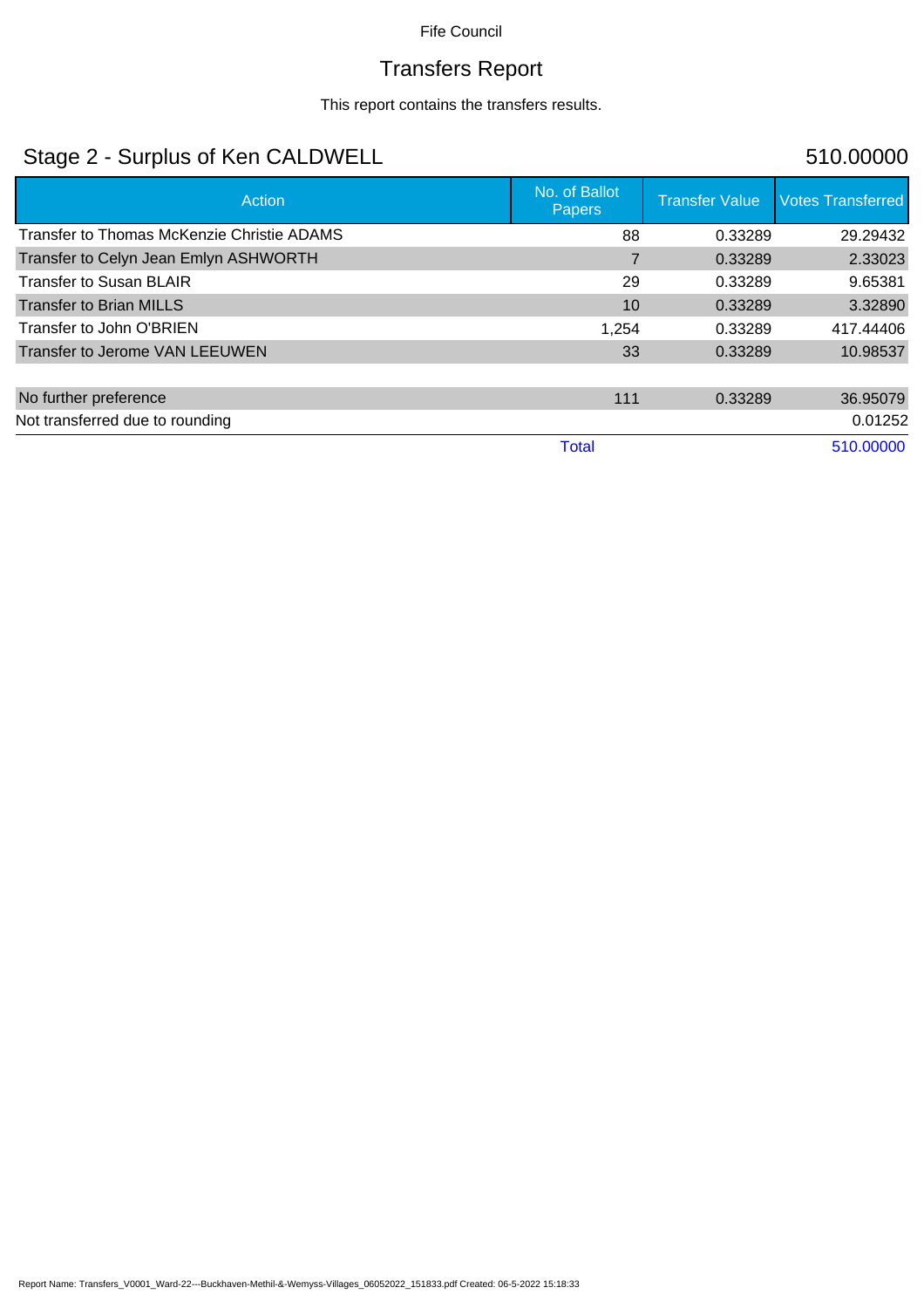# Transfers Report

This report contains the transfers results.

# Stage 3 - Surplus of John O'BRIEN 285.44406

| Action                                     | No. of Ballot<br><b>Papers</b> | <b>Transfer Value</b> | <b>Votes Transferred</b> |
|--------------------------------------------|--------------------------------|-----------------------|--------------------------|
| Transfer to Thomas McKenzie Christie ADAMS | 142                            | 0.21832               | 31.00144                 |
| Transfer to Celyn Jean Emlyn ASHWORTH      | 26                             | 0.21832               | 5.67632                  |
| <b>Transfer to Susan BLAIR</b>             | 76                             | 0.21832               | 16.59232                 |
| <b>Transfer to Brian MILLS</b>             | 12                             | 0.21832               | 2.61984                  |
| Transfer to Jerome VAN LEEUWEN             | 208                            | 0.21832               | 45.41056                 |
| Transfer to Thomas McKenzie Christie ADAMS | 174                            | 0.07267               | 12.64458                 |
| Transfer to Celyn Jean Emlyn ASHWORTH      | 32                             | 0.07267               | 2.32544                  |
| <b>Transfer to Susan BLAIR</b>             | 106                            | 0.07267               | 7.70302                  |
| <b>Transfer to Brian MILLS</b>             | 9                              | 0.07267               | 0.65403                  |
| Transfer to Jerome VAN LEEUWEN             | 333                            | 0.07267               | 24.19911                 |
|                                            |                                |                       |                          |
| No further preference                      | 426                            | 0.21832               | 93.00432                 |
| No further preference                      | 600                            | 0.07267               | 43.60200                 |
| Not transferred due to rounding            |                                |                       | 0.01108                  |
|                                            | <b>Total</b>                   |                       | 285.44406                |